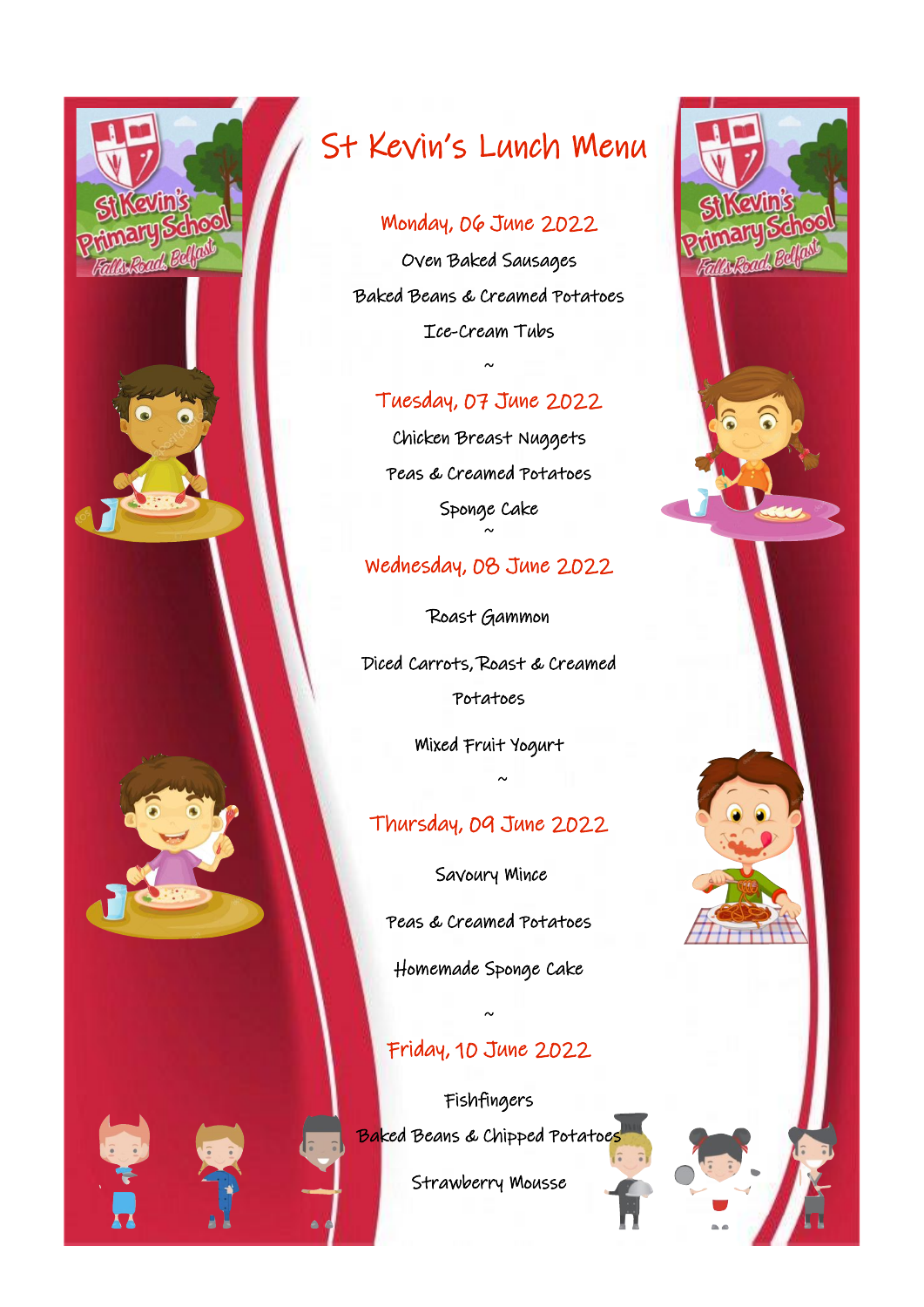

# St Kevin's Lunch Menu

#### Monday, 13 June 2022

Beefburger in a Bap Chipped Potatoes Cookie or Muffin

### Tuesday, 14 June 2022

~

Breast of Chicken Curry With Boiled Rice & Naan Bread Shortbread / Flakemeal Biscuit

## Wednesday, 15 June 2022

~

Fishfingers Peas & Creamed Potatoes Mixed Fruit Yogurt

## Thursday, 16 June 2022

~

 Roast Breast of Turkey Stuffing & Gravy, Carrots / Parsnip Creamed & Roast Potatoes Cookie or Muffin

# Friday, 17 June 2022

~

Breaded Chicken Nuggets Baked Beans & Chipped Potatoes

Ice-Cream Tubs

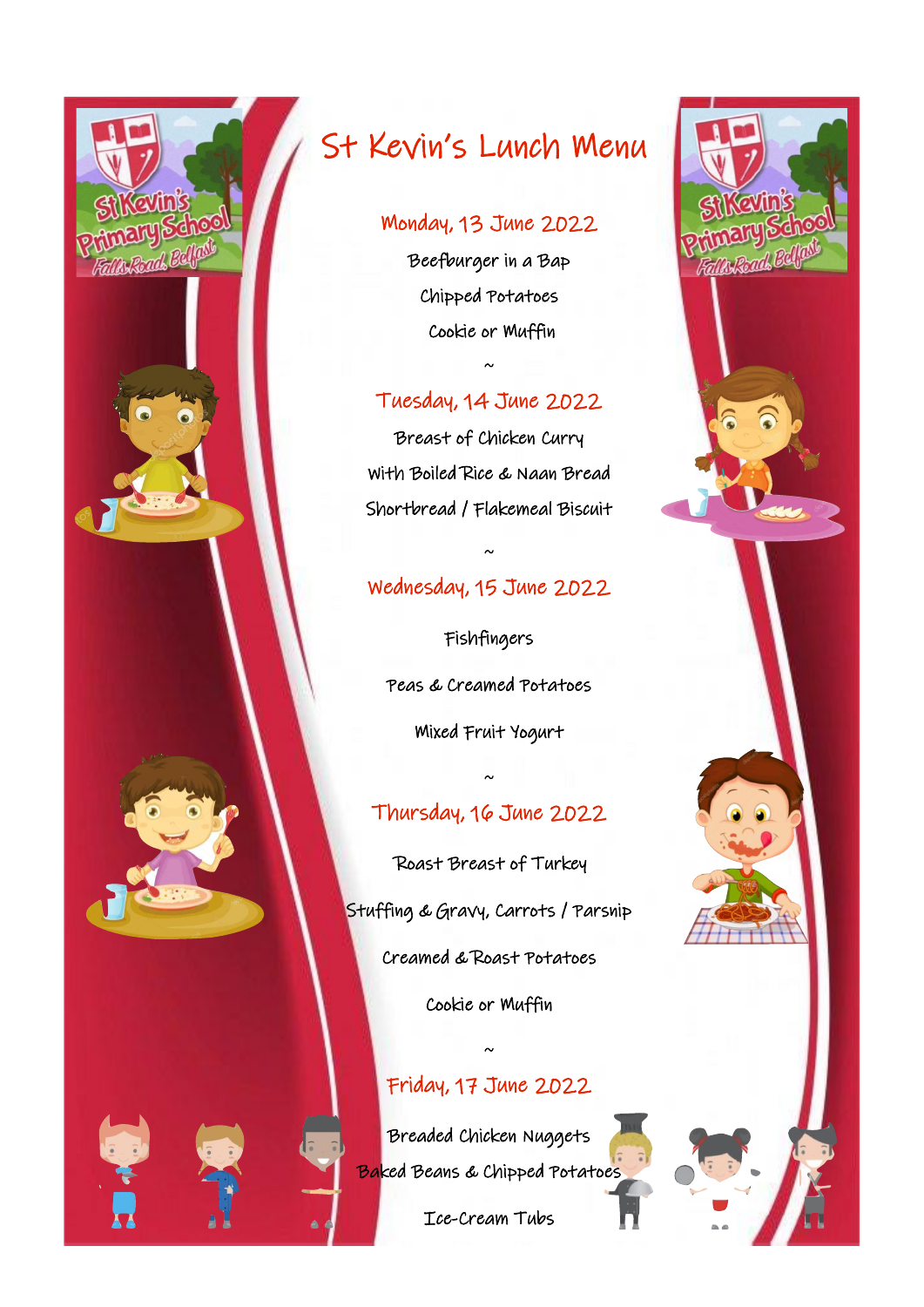

# St Kevin's Lunch Menu

Monday, 20 June 2022 Irish Stew Selection of Bread Mixed Fruit Yogurt

### Tuesday, 21 June 2022

~

Chicken Curry With Boiled Rice & Naan Bread Sponge Cake

# Wednesday, 22 June 2022

~

Fishfingers Baked Beans & Creamed Potatoes Ice-Cream Tubs

# Thursday, 23 June 2022

~

Roast Gammon

Savoy Cabbage

Creamed Potatoes

Flakemeal Biscuit or Cookie

~

# Friday, 24 June 2022

Hot-Dogs Chipped Potatoes Frozen Fruit Yoghurts